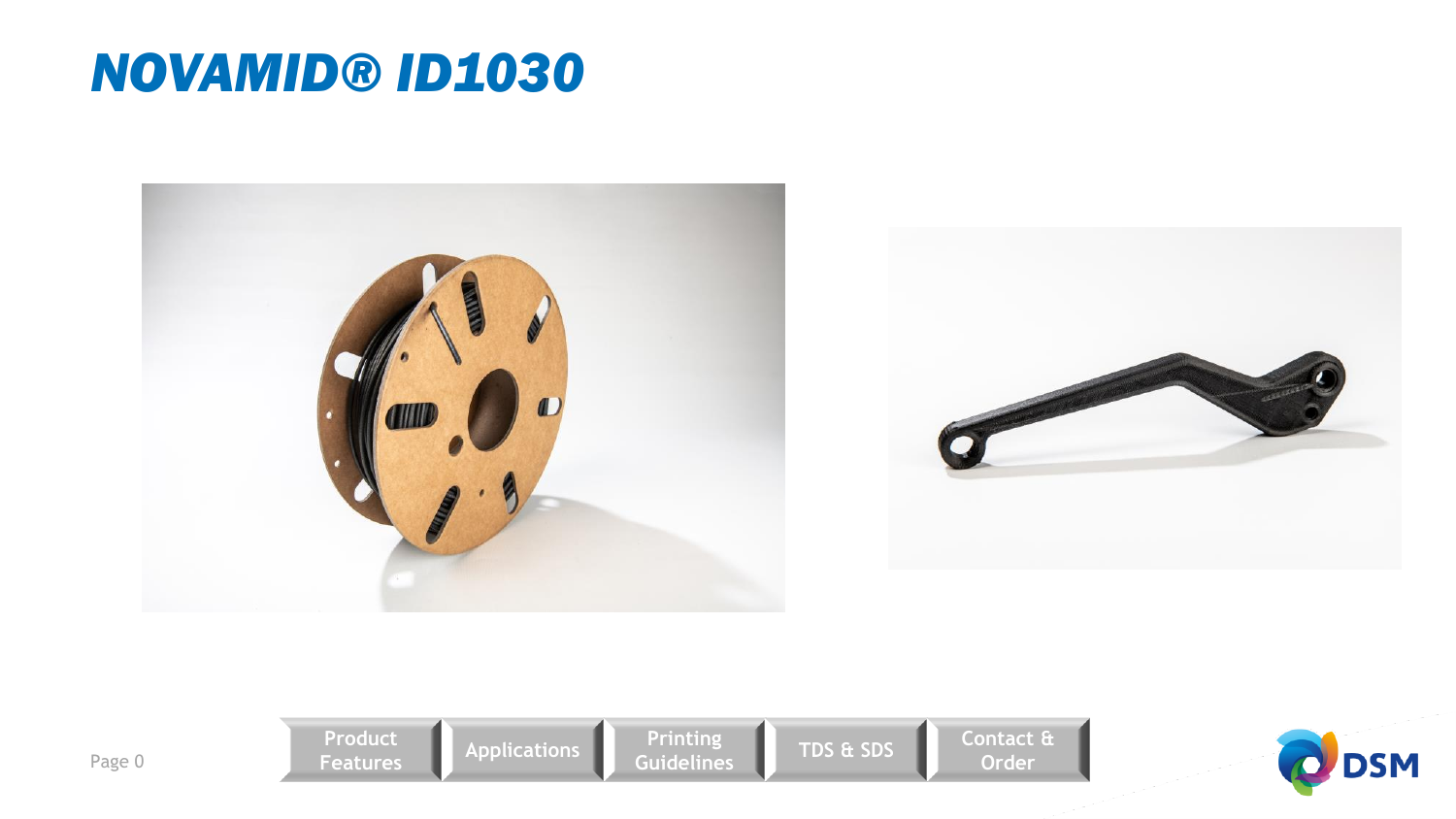## *VERY EASY TO PRINT POLYAMIDE FILAMENT*

#### **Material**  PA6/66

### **Key Benefits & Properties**

- Easy to print
- Great starter material
- Engineered material optimized for ductility & strength
- Material suitable for harsh environment and temperatures up to 125ºC
- Produces parts with high inter-layer strength
- Durable parts with excellent mechanical properties



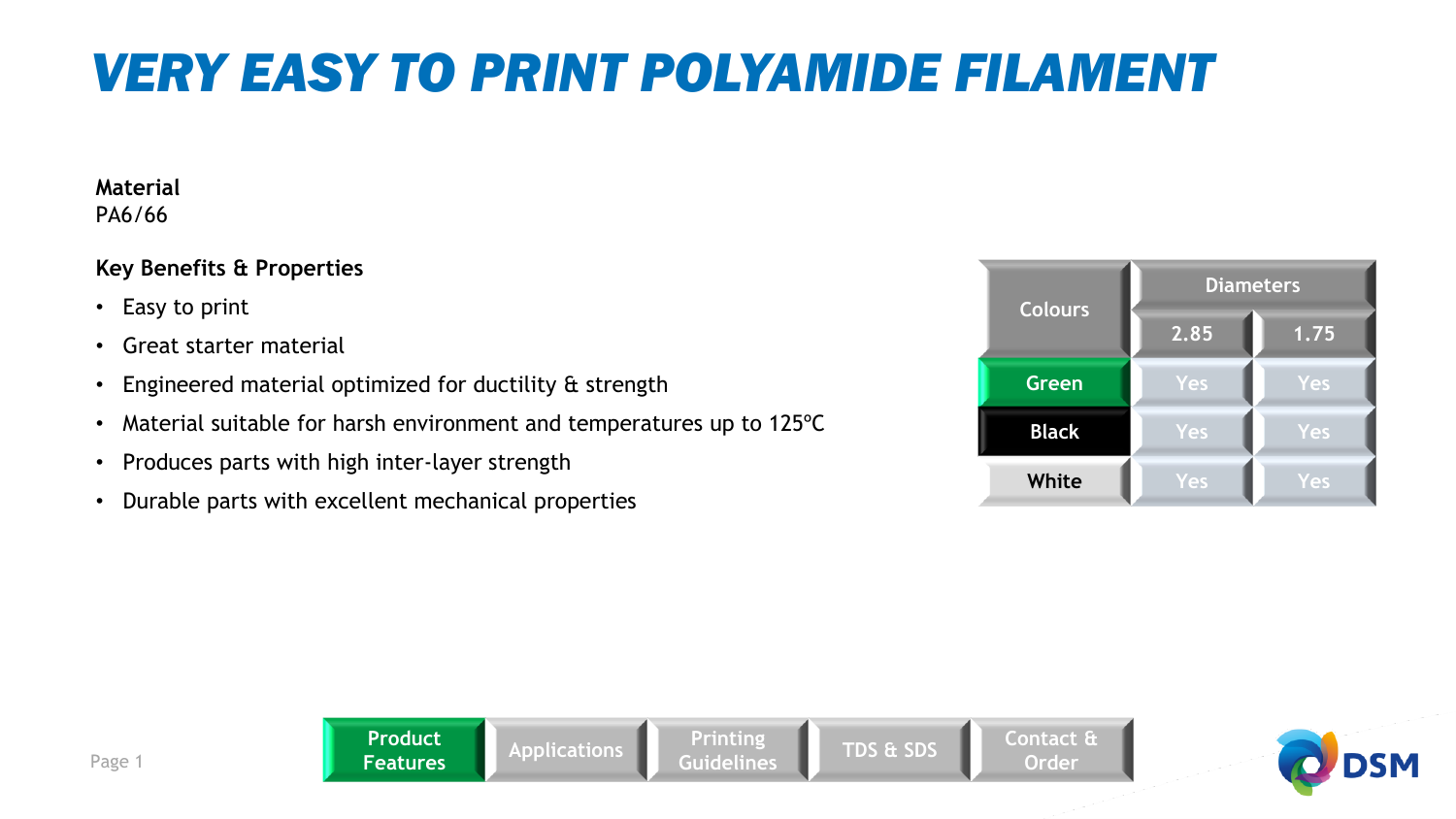## *ENGINEERING THERMOPLASTIC FOR END USE PARTS*

### **Chemical Resistance**

| <b>Type</b> | Chemical            |           |
|-------------|---------------------|-----------|
| hc-halo     | Chloramines         |           |
| halo        | Chlorine water      |           |
| hc-halo     | Chlorobenzene       | $\ddot{}$ |
| hc-halo     | chlorobenzene       | $\ddot{}$ |
| hc-halo     | chloroform          |           |
| acid        | chlorosulfonic acid |           |
| acid        | chromic acid        |           |



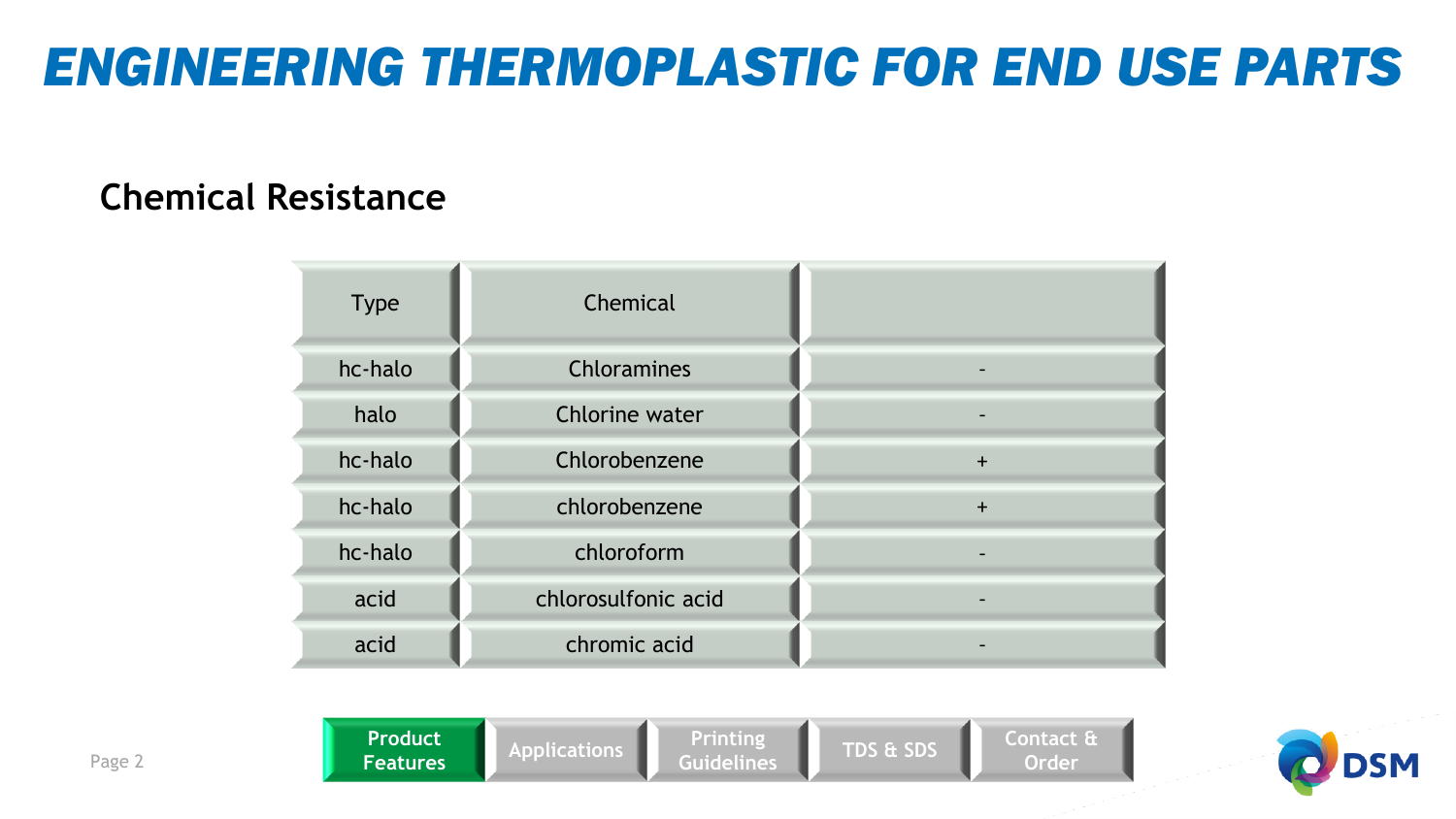# *SPORTS & LIFESTYLE*



### Fluid Valves for Swimming Pools



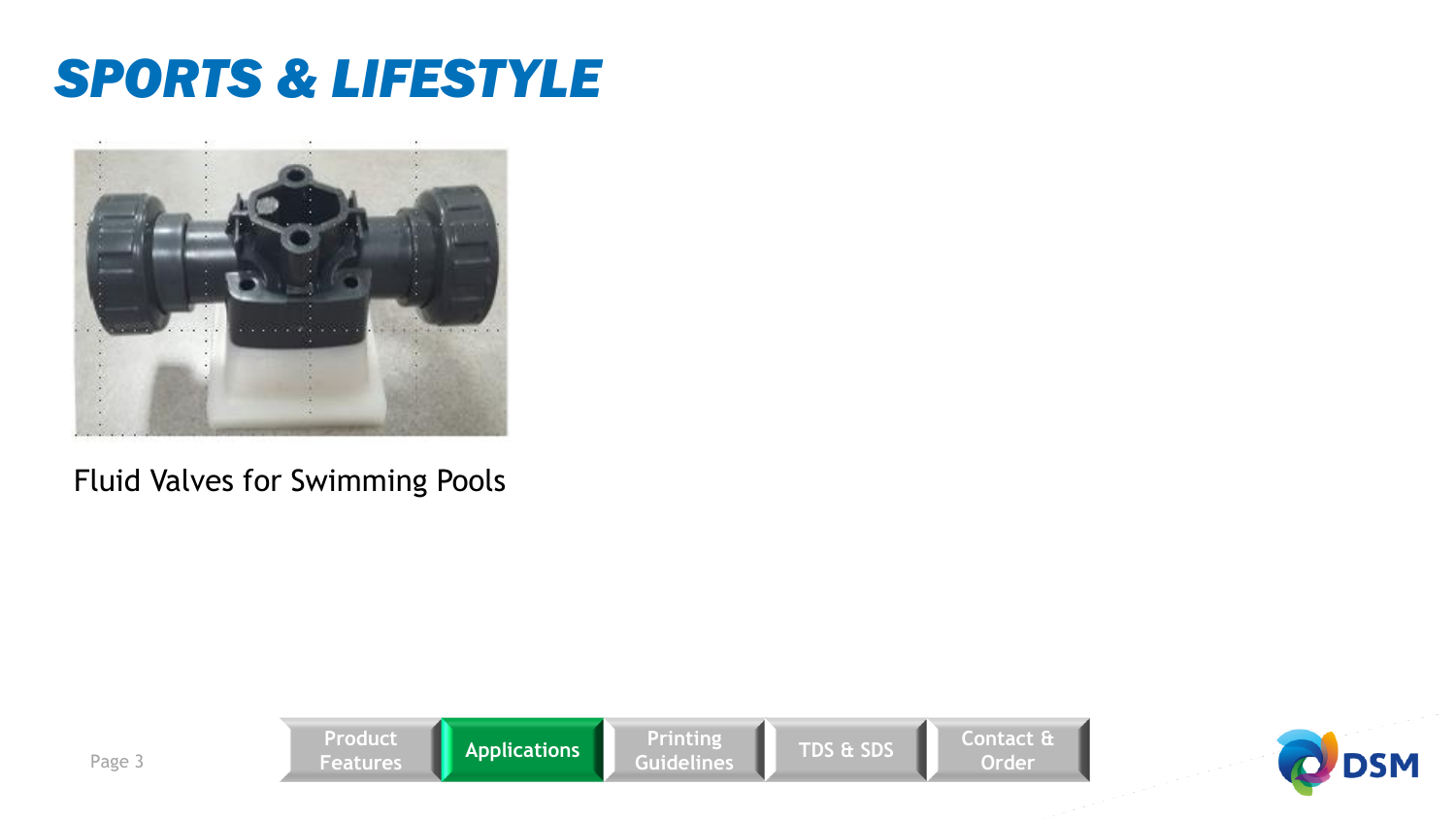# *FOR BEST RESULTS*

- Tested on multiple open platform FFF machines
- Machine needs to be calibrated for temperature to ensure printing at correct conditions
- During production breaks longer than a few minutes, purge nozzle adequately
- Leave the printed part in air in ambient conditions for atleast 4 hours post printing

**Features Applications Printing** 

**Product** 

Nozzle temperature:± 250 - 275° C Bed temperature: ± 80 - 120° C



Nozzle diameter: ≥ 0.25mm



**Guidelines TDS & SDS Contact &** 

**Order**

### Nozzle material: Hardened steel

*Polyamides tend to stick to brass nozzles, hence hardened nozzles are recommended* 

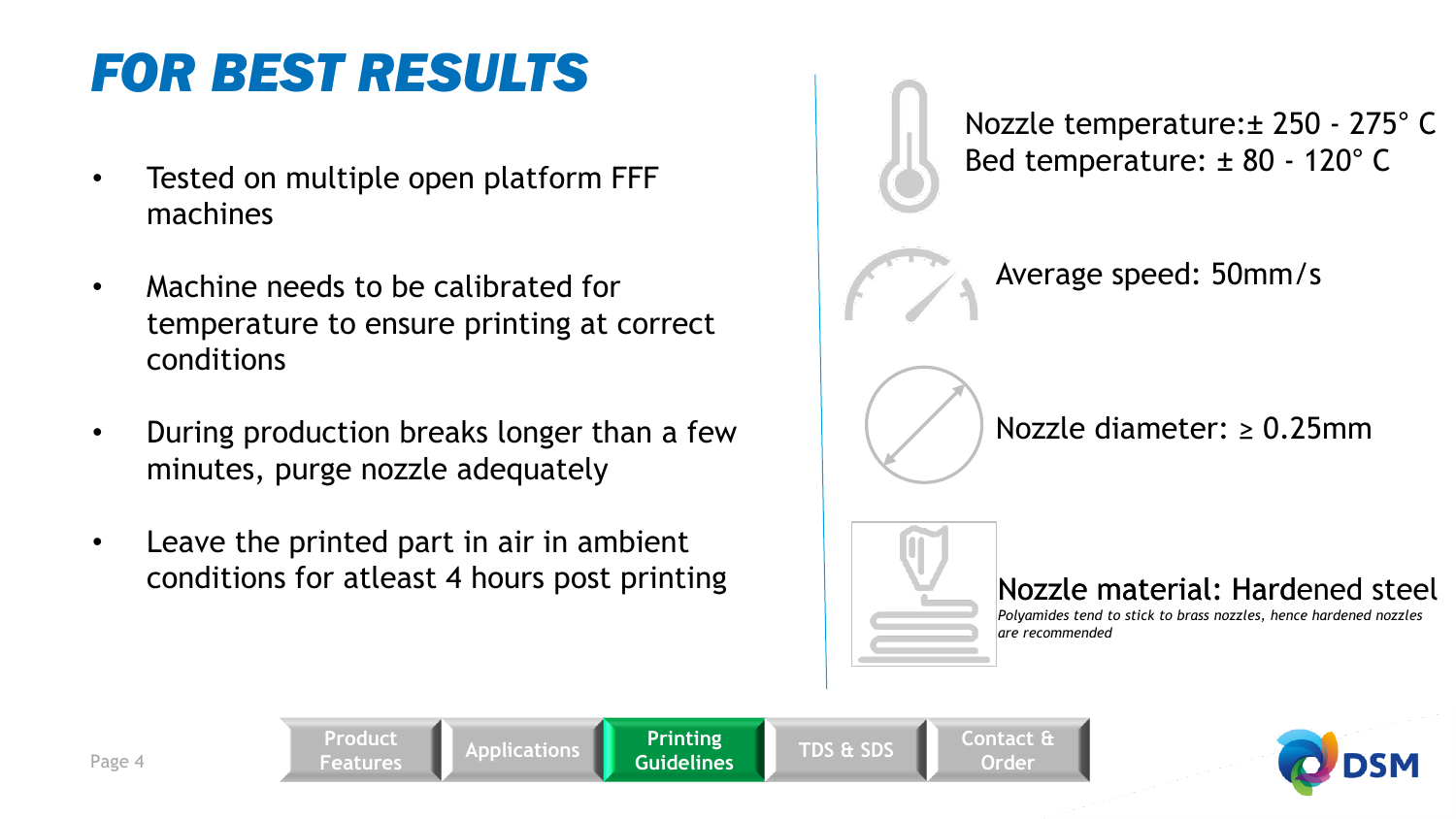

Enclosed Printer Heated Build Chamber **Preferred**

### **Recommendations**

| <b>Print Surface</b> |                                                   |                                      | <b>Adhesion Promoters</b> |                    | <b>Support materials</b> |  |
|----------------------|---------------------------------------------------|--------------------------------------|---------------------------|--------------------|--------------------------|--|
|                      |                                                   | magiga                               |                           |                    | <b>Iltimaker</b>         |  |
|                      | <b>PEI Sheet</b>                                  |                                      | Magigoo PA                |                    | Breakaway/PLA            |  |
| Page 5               | Product<br><b>Applications</b><br><b>Features</b> | <b>Printing</b><br><b>Guidelines</b> | <b>TDS &amp; SDS</b>      | Contact &<br>Order |                          |  |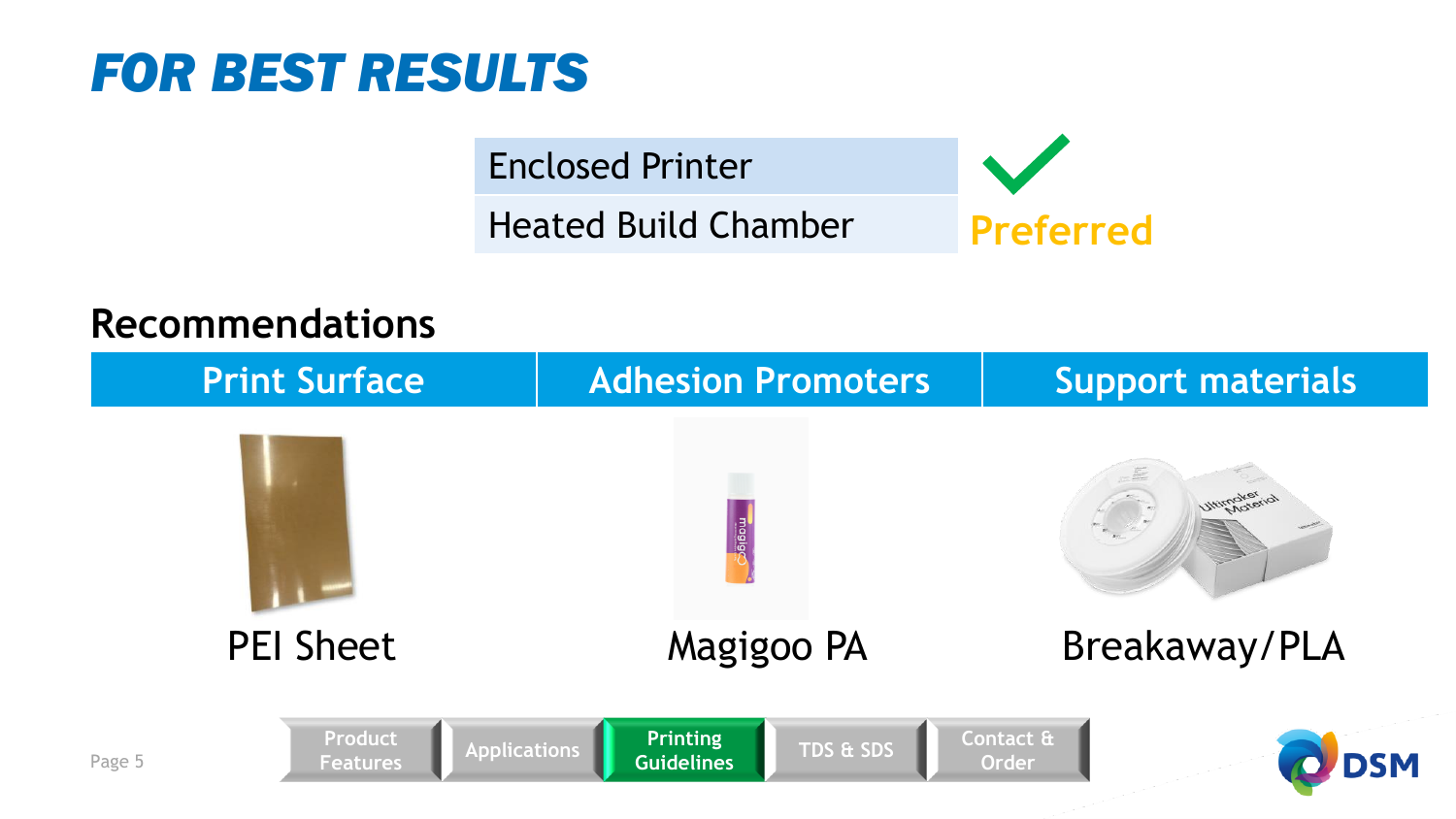# *FOR BEST RESULTS*

### **PRE-PREP PRINTING:**

- Prior to printing extrude atleast 15mm of new filament through nozzle
- Wipe the print platform with Ethanol/IPA before printing
- Dry overnight at 80°C
- Under 21<sup>o</sup>C & 50% RH, the filament is good to print continuously for max 3 days



• The material tends to wear down nozzles over a period of time due to its abrasive nature

#### • **Food Contact/Medical Use**

Unless specifically mentioned in technical literature pertaining to the product, this product has not been tested for compatibility with food contact or medical use and is therefore not recommended for such use. DSM makes no guarantees as to the suitability of this material for any given application and expressly disclaims any and all liability for incidental, consequential or any other damages arising out of the use or misuse of this product. It is the sole responsibility of the user to assess the suitability of this product for their intended application(s).

#### • **Ventilation**

Do not use in enclosed spaces or in areas with poor ventilation. Ventilation should be sufficient to effectively remove and prevent buildup of any dusts or fumes that may be generated during handling or thermal processing. Since DSM has no control over how this product may ultimately be used, all liability is expressly disclaimed and DSM assumes no obligation or liability whatsoever

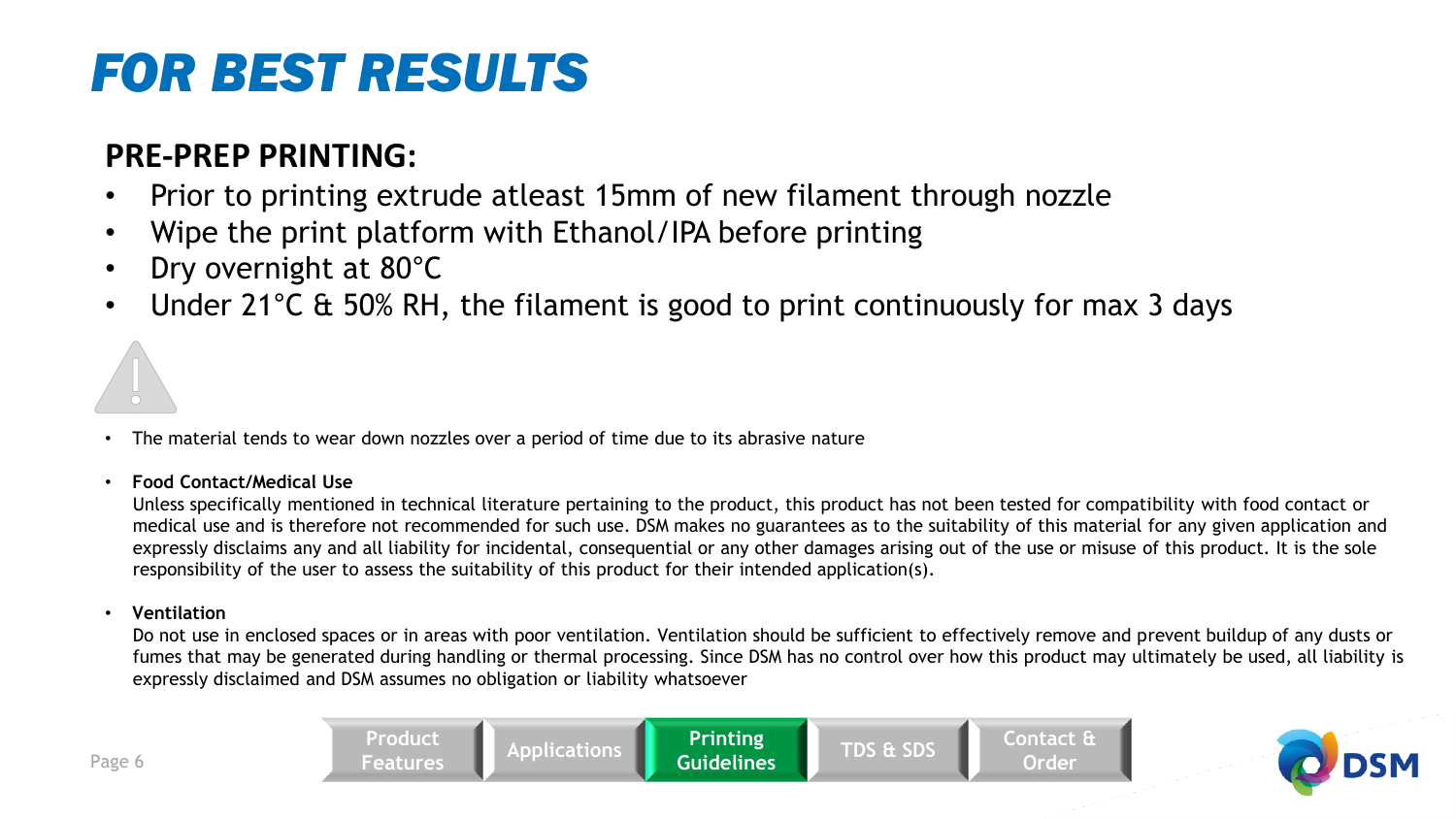## *DATA SHEETS & MSDS*

### **All technical information & MSDS for Novamid® ID1030 is available at: [Novamid® ID1030](https://plasticsfinder.com/en/datasheet/Novamid%C2%AE%20ID%201030/oX2rq)**